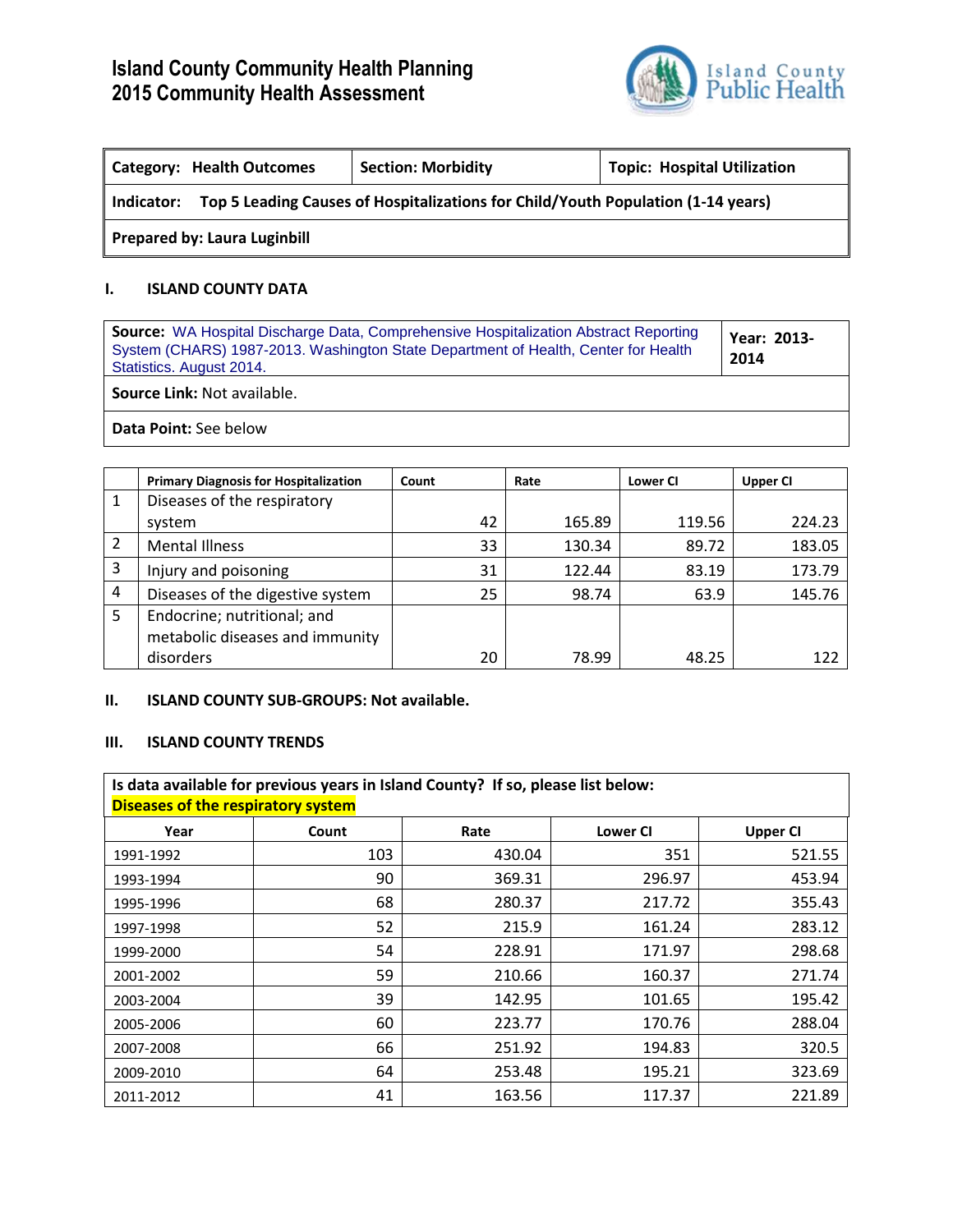| Ջଘ<br>165.89<br>2013-2014<br>י כ<br>119.50<br>т с.,<br>т. -<br>__<br>___<br>____<br>______ |
|--------------------------------------------------------------------------------------------|
|--------------------------------------------------------------------------------------------|

| <b>MENTAL ILLNESS</b> | Is data available for previous years in Island County? If so, please list below: |        |                 |                 |  |  |  |  |
|-----------------------|----------------------------------------------------------------------------------|--------|-----------------|-----------------|--|--|--|--|
| Year                  | Count                                                                            | Rate   | <b>Lower CI</b> | <b>Upper CI</b> |  |  |  |  |
| 1991-1992             | 20                                                                               | 83.5   | 51.01           | 128.96          |  |  |  |  |
| 1993-1994             | 33                                                                               | 135.41 | 93.21           | 190.17          |  |  |  |  |
| 1995-1996             | 34                                                                               | 140.18 | 97.08           | 195.89          |  |  |  |  |
| 1997-1998             | 40                                                                               | 166.08 | 118.65          | 226.15          |  |  |  |  |
| 1999-2000             | 38                                                                               | 161.09 | 113.99          | 221.1           |  |  |  |  |
| 2001-2002             | 53                                                                               | 189.24 | 141.75          | 247.53          |  |  |  |  |
| 2003-2004             | 62                                                                               | 227.26 | 174.24          | 291.33          |  |  |  |  |
| 2005-2006             | 47                                                                               | 175.29 | 128.8           | 233.1           |  |  |  |  |
| 2007-2008             | 46                                                                               | 175.58 | 128.55          | 234.2           |  |  |  |  |
| 2009-2010             | 40                                                                               | 158.43 | 113.18          | 215.73          |  |  |  |  |
| 2011-2012             | 49                                                                               | 195.48 | 144.61          | 258.43          |  |  |  |  |
| 2013-2014             | 33                                                                               | 130.34 | 89.72           | 183.05          |  |  |  |  |

**Is data available for previous years in Island County? If so, please list below: INJURY AND POISONING**

| Year      | Count | Rate   | <b>Lower CI</b> | <b>Upper CI</b> |
|-----------|-------|--------|-----------------|-----------------|
| 1991-1992 | 74    | 308.96 | 242.6           | 387.87          |
| 1993-1994 | 56    | 229.79 | 173.58          | 298.4           |
| 1995-1996 | 57    | 235.01 | 178             | 304.49          |
| 1997-1998 | 33    | 137.01 | 94.31           | 192.42          |
| 1999-2000 | 40    | 169.56 | 121.14          | 230.9           |
| 2001-2002 | 30    | 107.12 | 72.27           | 152.92          |
| 2003-2004 | 41    | 150.28 | 107.85          | 203.88          |
| 2005-2006 | 56    | 208.86 | 157.77          | 271.22          |
| 2007-2008 | 38    | 145.04 | 102.64          | 199.08          |
| 2009-2010 | 43    | 170.31 | 123.25          | 229.41          |
| 2011-2012 | 39    | 155.58 | 110.63          | 212.69          |
| 2013-2014 | 31    | 122.44 | 83.19           | 173.79          |

| Is data available for previous years in Island County? If so, please list below:<br><b>DISEASES OF THE DIGESTIVE SYSTEM</b> |       |        |                 |                 |  |  |  |
|-----------------------------------------------------------------------------------------------------------------------------|-------|--------|-----------------|-----------------|--|--|--|
| Year                                                                                                                        | Count | Rate   | <b>Lower CI</b> | <b>Upper CI</b> |  |  |  |
| 1991-1992                                                                                                                   | 35    | 146.13 | 101.78          | 203.23          |  |  |  |
| 1993-1994                                                                                                                   | 50    | 205.17 | 152.28          | 270.49          |  |  |  |
| 1995-1996                                                                                                                   | 38    | 156.68 | 110.87          | 215.05          |  |  |  |
| 1997-1998                                                                                                                   | 29    | 120.4  | 80.64           | 172.92          |  |  |  |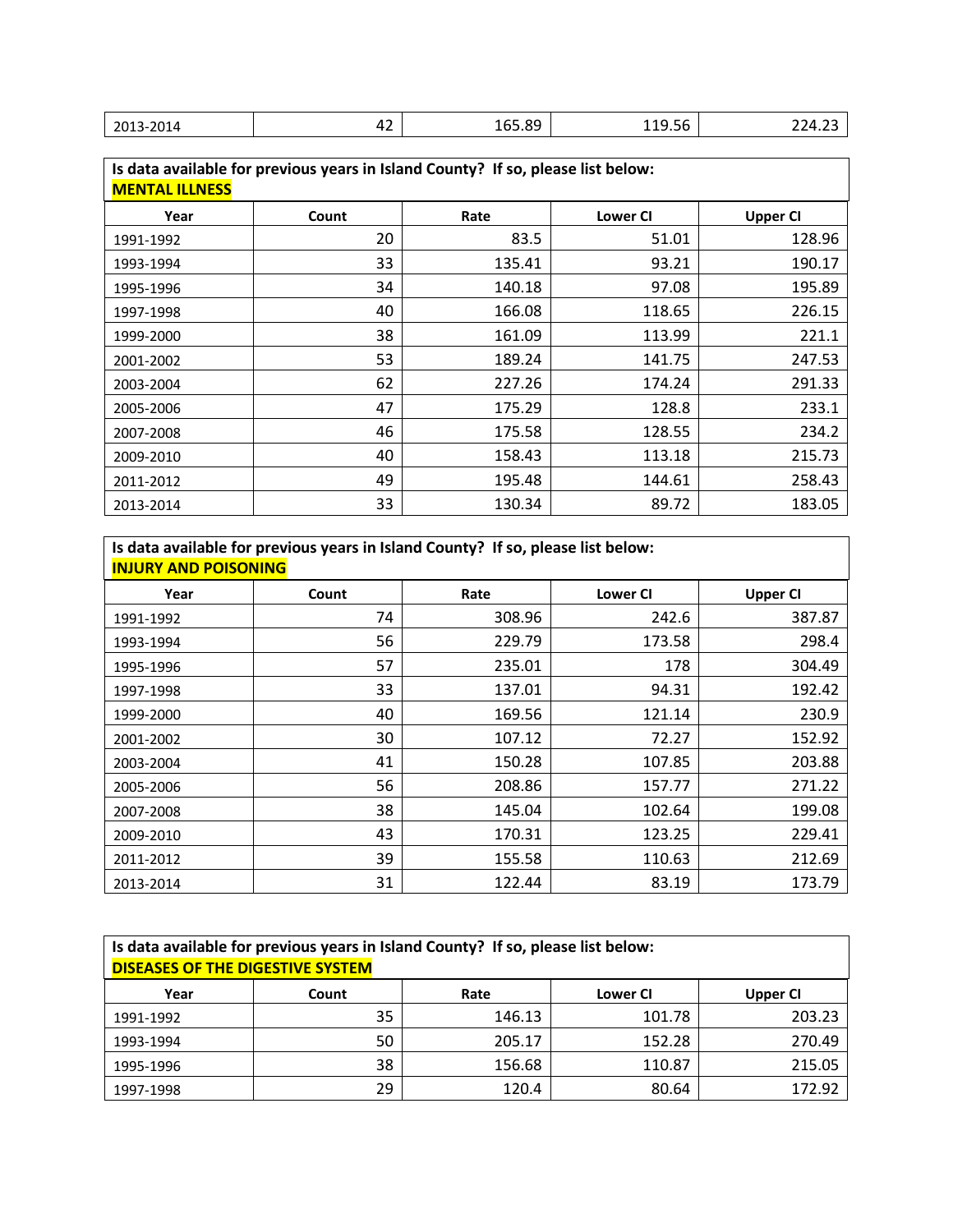| 1999-2000 | 38 | 161.09 | 113.99 | 221.1  |
|-----------|----|--------|--------|--------|
| 2001-2002 | 33 | 117.83 | 81.11  | 165.47 |
| 2003-2004 | 38 | 139.29 | 98.57  | 191.18 |
| 2005-2006 | 33 | 123.08 | 84.72  | 172.84 |
| 2007-2008 | 56 | 213.75 | 161.46 | 277.57 |
| 2009-2010 | 38 | 150.51 | 106.51 | 206.58 |
| 2011-2012 | 20 | 79.79  | 48.74  | 123.22 |
| 2013-2014 | 25 | 98.74  | 63.9   | 145.76 |

# **Is data available for previous years in Island County? If so, please list below: ENDOCRINE, NUTRITIONAL OR METABOLIC DISEASES**

| Year      | Count | Rate  | <b>Lower CI</b> | <b>Upper CI</b> |
|-----------|-------|-------|-----------------|-----------------|
| 1991-1992 | 24    | 100.2 | 64.2            | 149.09          |
| 1993-1994 | 28    | 114.9 | 76.35           | 166.06          |
| 1995-1996 | 16    | 65.97 | 37.71           | 107.13          |
| 1997-1998 | 15    | 62.28 | 34.86           | 102.72          |
| 1999-2000 | 11    | 46.63 | 23.28           | 83.43           |
| 2001-2002 | 25    | 89.26 | 57.77           | 131.77          |
| 2003-2004 | 10    | 36.65 | 17.58           | 67.41           |
| 2005-2006 | 24    | 89.51 | 57.35           | 133.18          |
| 2007-2008 | 19    | 72.52 | 43.66           | 113.25          |
| 2009-2010 | 21    | 83.17 | 51.49           | 127.14          |
| 2011-2012 | 16    | 63.83 | 36.48           | 103.65          |
| 2013-2014 | 20    | 78.99 | 48.25           | 122             |

## **IV. WASHINGTON STATE**

|    | <b>Source:</b> WA Hospital Discharge Data, Comprehensive Hospitalization<br><b>Year: 2014</b><br>Abstract Reporting System (CHARS) 1987-2013. Washington State<br>Department of Health, Center for Health Statistics. August 2014. |       |        |                 |                 |  |  |
|----|------------------------------------------------------------------------------------------------------------------------------------------------------------------------------------------------------------------------------------|-------|--------|-----------------|-----------------|--|--|
|    | <b>Source Link: Not available.</b>                                                                                                                                                                                                 |       |        |                 |                 |  |  |
|    | Data Point: For Island County Top 5                                                                                                                                                                                                |       |        |                 |                 |  |  |
|    | <b>Primary Diagnosis for Hospitalization</b>                                                                                                                                                                                       | Count | Rate   | <b>Lower CI</b> | <b>Upper CI</b> |  |  |
| 1  | Diseases of the respiratory                                                                                                                                                                                                        |       |        |                 |                 |  |  |
|    | system                                                                                                                                                                                                                             | 6425  | 260.49 | 254.16          | 266.94          |  |  |
| 2  | <b>Mental Illness</b>                                                                                                                                                                                                              | 1819  | 73.75  | 70.4            | 77.22           |  |  |
| 3  | Injury and poisoning                                                                                                                                                                                                               | 3457  | 140.16 | 135.52          | 144.91          |  |  |
| 4  | Diseases of the digestive system                                                                                                                                                                                                   | 3472  | 140.77 | 136.12          | 145.53          |  |  |
| 5. | Endocrine; nutritional; and                                                                                                                                                                                                        |       |        |                 |                 |  |  |
|    | metabolic diseases and immunity                                                                                                                                                                                                    |       |        |                 |                 |  |  |
|    | disorders                                                                                                                                                                                                                          | 1837  | 74.48  | 71.11           | 77.96           |  |  |

### **V. UNITED STATES**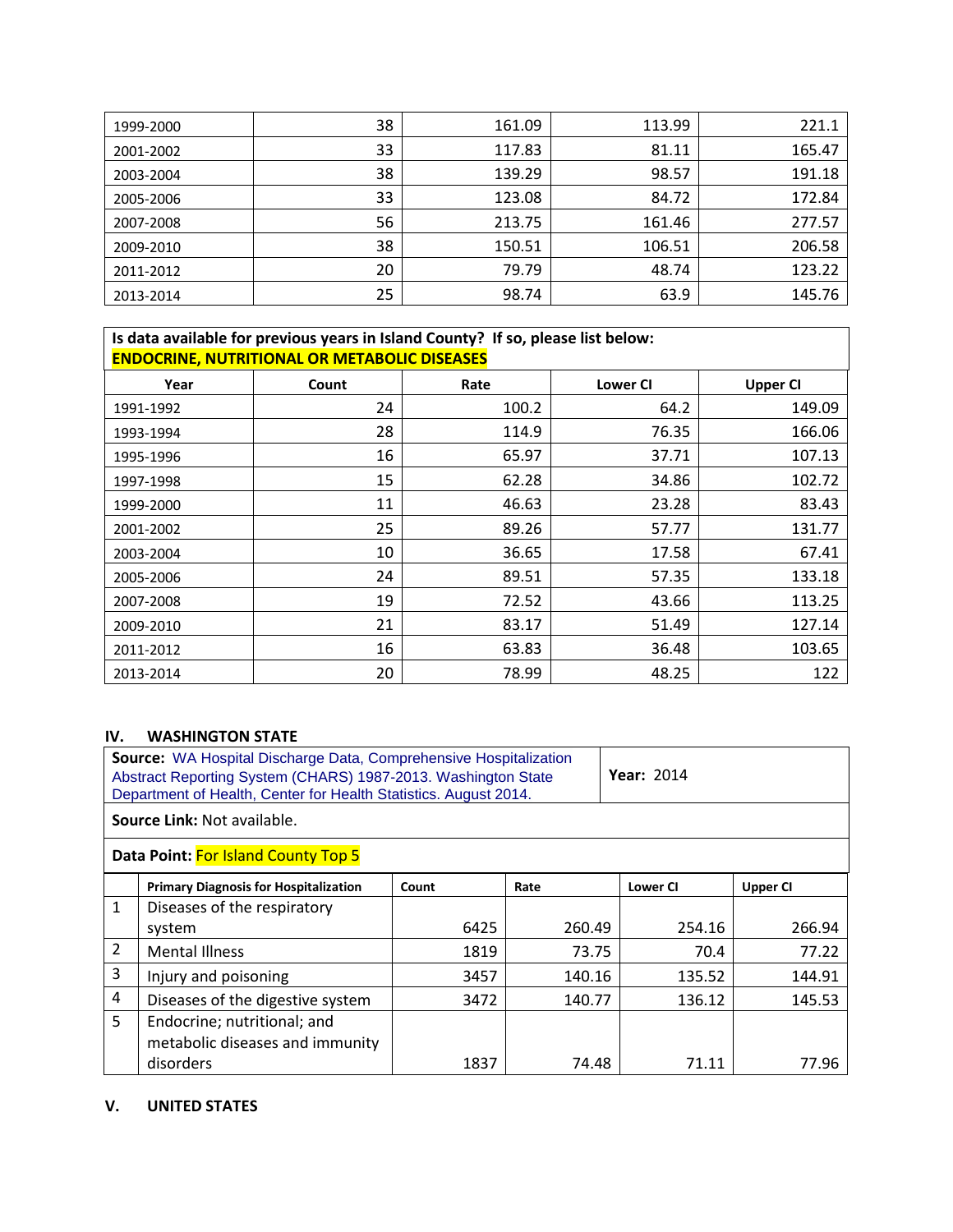| Source: Not available.         | Year: |
|--------------------------------|-------|
| <b>Source Link:</b>            |       |
| <b>Data Point:</b>             |       |
| VI.<br><b>STANDARD OR GOAL</b> |       |
| Source: None noted.            |       |
| <b>Source Link:</b>            |       |
| <b>Standard or Goal:</b>       |       |

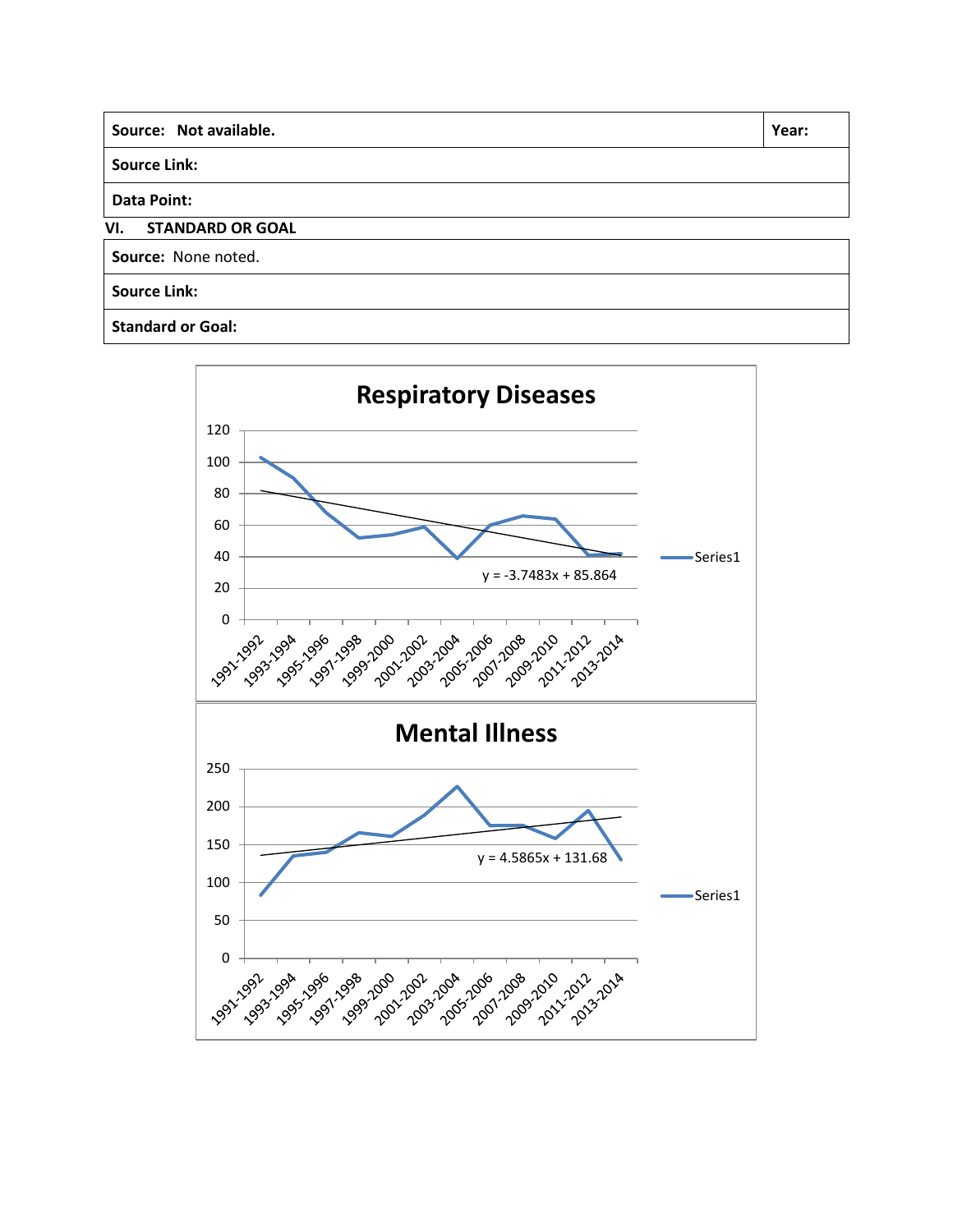